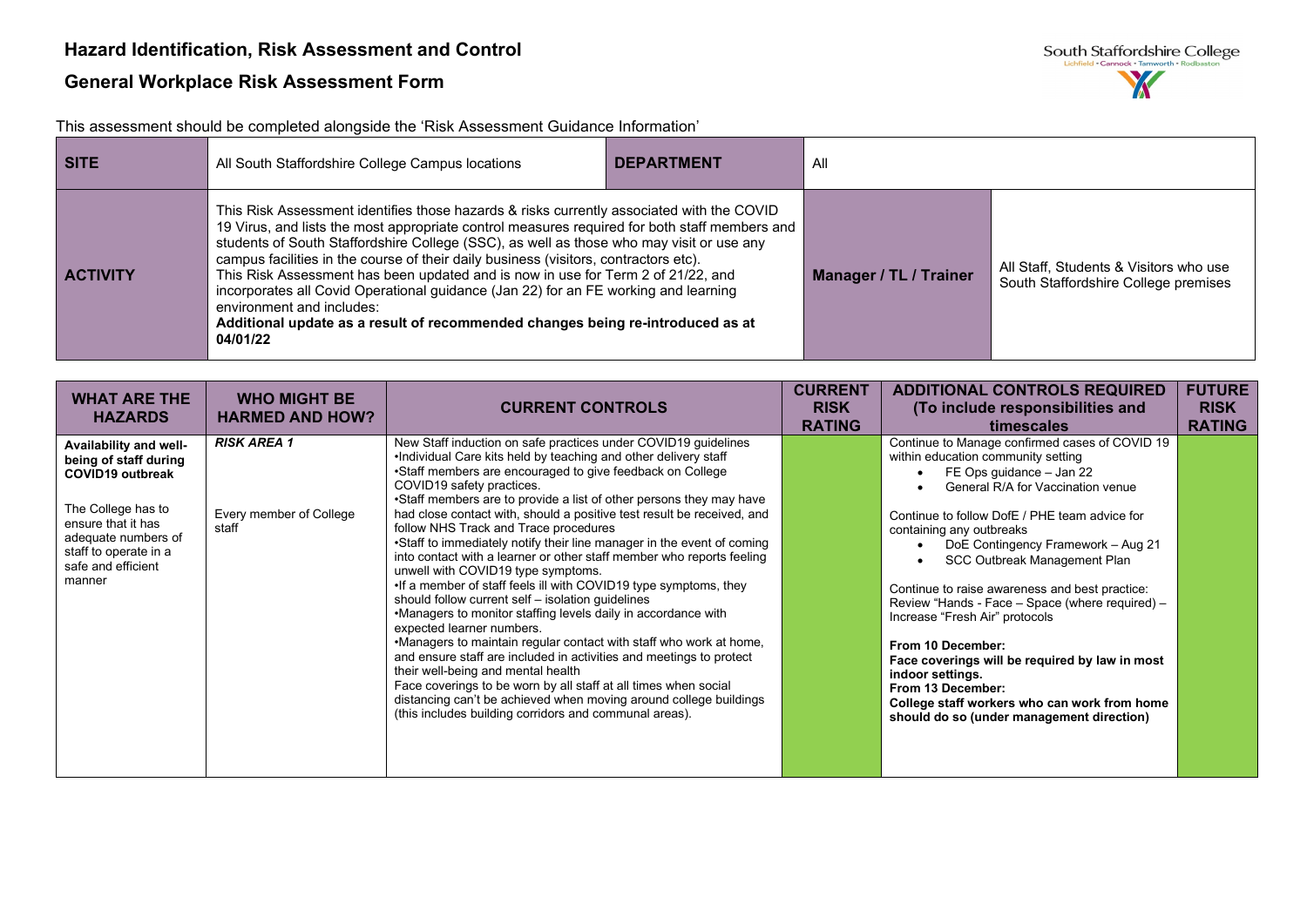

| <b>Exposure to COVID-19</b>                     | <b>RISK AREA 2</b>       | •Anyone with COVID-19 symptoms or a positive test result should                              | From 10 December:                              |  |
|-------------------------------------------------|--------------------------|----------------------------------------------------------------------------------------------|------------------------------------------------|--|
|                                                 |                          | stay at home and self-isolate immediately. If you have symptoms of                           | Face coverings will be required by law in most |  |
|                                                 | Everyone on SSC site.    | COVID-19, you should arrange to take a PCR test as soon as                                   | indoor settings.                               |  |
| The virus is spread in<br>minute water droplets |                          | possible, even if you've had one or more doses of a COVID-19                                 | From 13 December:                              |  |
| that are expelled from                          | General transmission may | vaccine.                                                                                     | College staff workers who can work from home   |  |
|                                                 | occur - Through close    | •Face coverings to be worn by all staff, students and visitors at all                        | should do so (under management direction)      |  |
| the body through<br>sneezing, coughing,         | contact between staff    | times when moving around college buildings and communal areas.                               |                                                |  |
| talking and breathing.                          | members, students and    | •Staff to continually review their respective facilities and work areas                      |                                                |  |
|                                                 | visitors.                | to include enhanced ventilation techniques being applied                                     | From 02nd Jan 22:                              |  |
| The virus can be                                |                          | •Social distancing maintained where required for both adults and                             |                                                |  |
| transferred to the hands                        |                          | student groups on site.                                                                      | Face coverings to be worn by all students      |  |
| and from there to                               |                          | •Frequent handwashing promoted and encouraged.                                               | when in the classroom - This is a short term   |  |
| surfaces. It can survive                        |                          | . Hand sanitiser is available in all areas of college campus buildings.                      | control and further guidance will be issued as |  |
| on surfaces for a period                        |                          | •Enhanced cleaning schedules still to continue in places where high                          | part of Plan B review on or around 26/1/22     |  |
| after transfer                                  |                          | touch point surface are observed.                                                            |                                                |  |
|                                                 |                          | •Disposable wipes and tissues or anti-bacterial sprays available in                          |                                                |  |
|                                                 |                          | classrooms and communal areas, and waste bins emptied daily.                                 |                                                |  |
|                                                 |                          | •Continue to inform Staff, students and essential visitors/contractors                       |                                                |  |
|                                                 |                          | regularly of the measures in place to reduce transmission.                                   |                                                |  |
|                                                 |                          | . Increase the emphasis on hand sanitisation when donning / doffing                          |                                                |  |
|                                                 |                          | PPE (when used as a control measure)                                                         |                                                |  |
|                                                 |                          | •Disposable face coverings are to be placed in proper waste                                  |                                                |  |
|                                                 |                          | receptacles at all times.<br>•Raise Awareness and Practice: "Hands - Face - Space - Increase |                                                |  |
|                                                 |                          | Fresh Air" protocols                                                                         |                                                |  |
|                                                 |                          | •Classrooms and other work spaces used for learning are to                                   |                                                |  |
|                                                 |                          | maintain appropriate distancing (if required).                                               |                                                |  |
|                                                 |                          | •Thorough cleaning of rooms at start or end of the day.                                      |                                                |  |
|                                                 |                          | .Doors are kept open (where possible) to reduce the need to touch                            |                                                |  |
|                                                 |                          | surfaces, which also assists with ventilation and fresh air provision                        |                                                |  |
|                                                 |                          | (this does not apply to fire doors).                                                         |                                                |  |
|                                                 |                          | .Reduce any face to face contact whilst working with colleagues                              |                                                |  |
|                                                 |                          | (where possible)                                                                             |                                                |  |
|                                                 |                          | Ventilation in the building and teaching areas maximised by opening                          |                                                |  |
|                                                 |                          | windows, doors or using ventilation units. - Poorly ventilated rooms /                       |                                                |  |
|                                                 |                          | spaces should not be used as a teaching space, however, where                                |                                                |  |
|                                                 |                          | identified, CO2 Monitors will be positioned to monitor air quality in                        |                                                |  |
|                                                 |                          | teaching / communal spaces. (where door stops are used, they must                            |                                                |  |
|                                                 |                          | be removed during any fire evacuation procedure - Under no                                   |                                                |  |
|                                                 |                          | circumstances should door stops be used on designated fire doors).                           |                                                |  |
|                                                 |                          | •Transport arrangements and plans revised for each term -                                    |                                                |  |
|                                                 |                          | Transport Mgr / Drivers to inform both parents & students of                                 |                                                |  |
|                                                 |                          | expected expectations and behaviours.                                                        |                                                |  |
|                                                 |                          | Face to Face work should still be avoided where possible                                     |                                                |  |
|                                                 |                          | •Practical lessons – Continue to clean equipment thoroughly after                            |                                                |  |
|                                                 |                          | use.                                                                                         |                                                |  |
|                                                 |                          | Review working practices and work area / office layouts frequently                           |                                                |  |
|                                                 |                          |                                                                                              |                                                |  |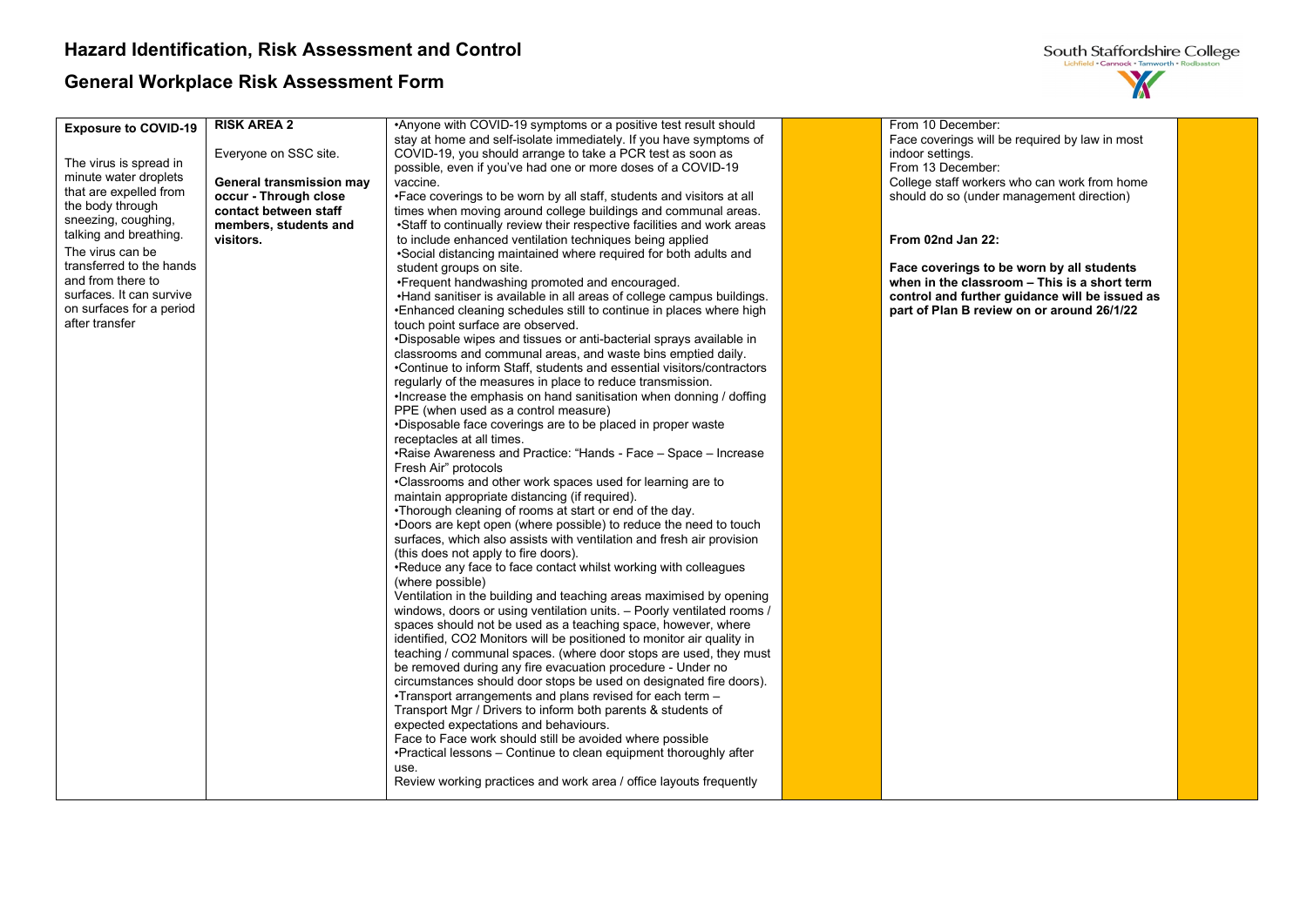

| <b>Exposure to COVID-19</b><br>The virus is spread in<br>minute water droplets<br>that are expelled from<br>the body through<br>sneezing, coughing,<br>talking and breathing.<br>The virus can be<br>transferred to the hands<br>and from there to<br>surfaces. It can survive<br>on surfaces for a period<br>after transfer<br>(depending on such<br>things as the surface<br>type, its moisture<br>content and | <b>RISK AREA 3</b><br>Everyone on SSC site.<br><b>Site related</b><br>transmission may occur -<br>Through close contact<br>between staff members,<br>students and visitors when<br>touching contaminated<br>surfaces. | Handwashing / Sanitising points are available throughout buildings<br>(in addition to toilet washing facilities)<br>•Practical lessons – equipment is to be thoroughly cleaned after use<br>and environment cleaned daily.<br>•Ventilation in the building maximised by opening windows, doors or<br>using Air handling units, However, poorly ventilated rooms / spaces<br>should not be used as a teaching space however, where identified,<br>CO2 Monitors will be positioned to monitor air quality in teaching /<br>communal spaces.<br>. Face coverings to be worn by all staff, students and visitors at<br>all times when moving around college buildings and communal<br>areas --- This also includes situations outside of classrooms /<br>learning environment where social distancing is not possible (for<br>example, when moving around in corridors and communal areas).<br>Anyone with COVID-19 symptoms or a positive test result<br>should stay at home and self-isolate immediately. If you have<br>symptoms of COVID-19, you should arrange to take a PCR test<br>as soon as possible, even if you've had one or more doses of a | Continue to engage with NHS Track and Trace<br>procedure.<br>FE Ops guidance - Jan 22<br>General R/A for Vaccination venue<br>•Continue to Manage confirmed cases of COVID<br>19 within education community setting<br>DoE Contingency Framework - Aug 21<br>•Continue to follow DofE / PHE team advice for<br>containing any outbreaks<br>SCC Outbreak Management Plan<br>From 10 December:<br>Face coverings will be required by law in most<br>indoor settings.<br>From 13 December:<br>College staff workers who can work from home<br>should do so (under management direction) |
|------------------------------------------------------------------------------------------------------------------------------------------------------------------------------------------------------------------------------------------------------------------------------------------------------------------------------------------------------------------------------------------------------------------|-----------------------------------------------------------------------------------------------------------------------------------------------------------------------------------------------------------------------|------------------------------------------------------------------------------------------------------------------------------------------------------------------------------------------------------------------------------------------------------------------------------------------------------------------------------------------------------------------------------------------------------------------------------------------------------------------------------------------------------------------------------------------------------------------------------------------------------------------------------------------------------------------------------------------------------------------------------------------------------------------------------------------------------------------------------------------------------------------------------------------------------------------------------------------------------------------------------------------------------------------------------------------------------------------------------------------------------------------------------------------------------|--------------------------------------------------------------------------------------------------------------------------------------------------------------------------------------------------------------------------------------------------------------------------------------------------------------------------------------------------------------------------------------------------------------------------------------------------------------------------------------------------------------------------------------------------------------------------------------|
| temperature).                                                                                                                                                                                                                                                                                                                                                                                                    |                                                                                                                                                                                                                       | COVID-19 vaccine.                                                                                                                                                                                                                                                                                                                                                                                                                                                                                                                                                                                                                                                                                                                                                                                                                                                                                                                                                                                                                                                                                                                                    | From 02nd Jan 22:<br>Face coverings to be worn by all students<br>when in the classroom - This is a short term<br>control and further guidance will be issued as<br>part of Plan B review on or around 26/1/22                                                                                                                                                                                                                                                                                                                                                                       |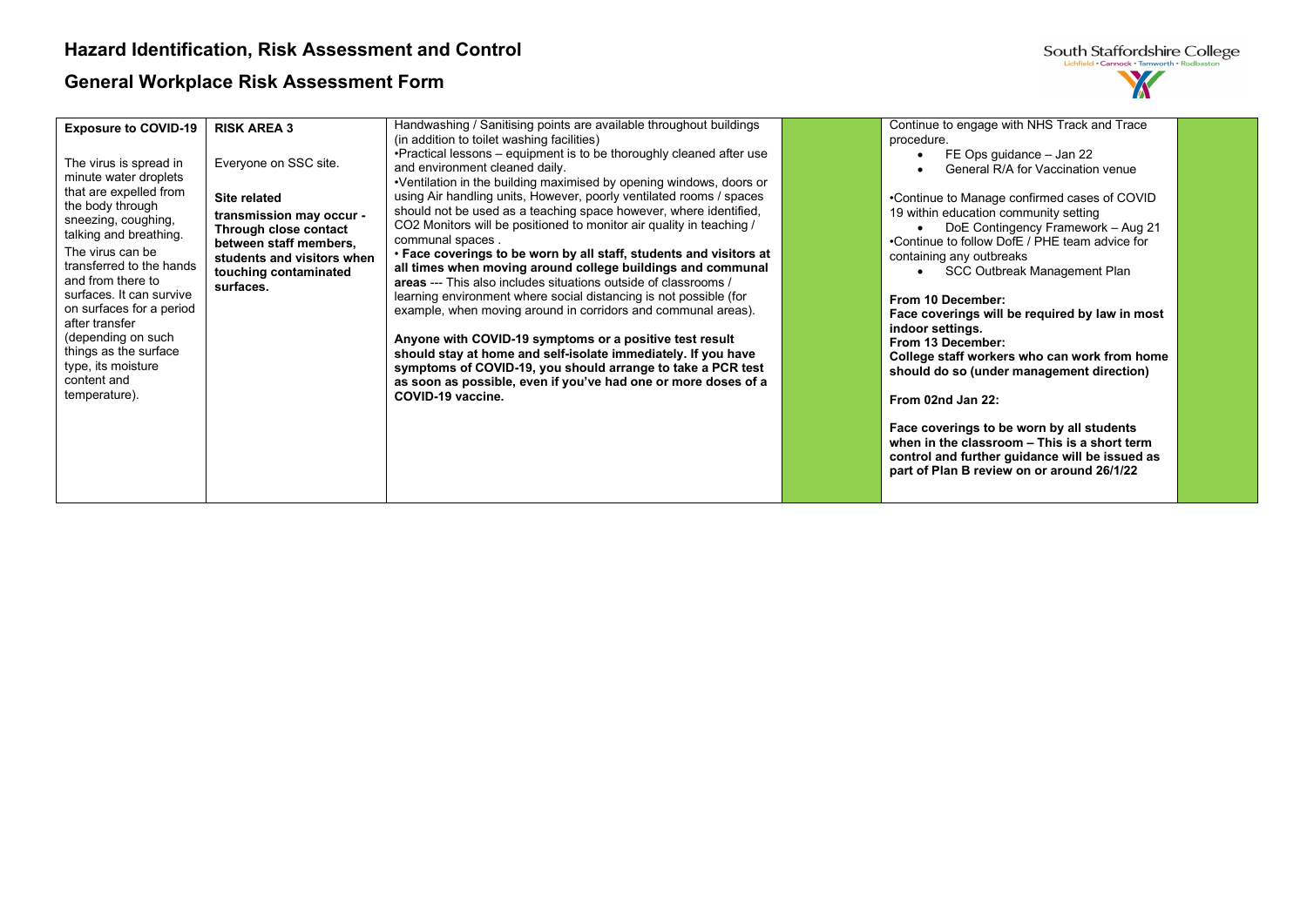| South Staffordshire College                |
|--------------------------------------------|
| Lichfield . Cannock . Tamworth . Rodbaston |
|                                            |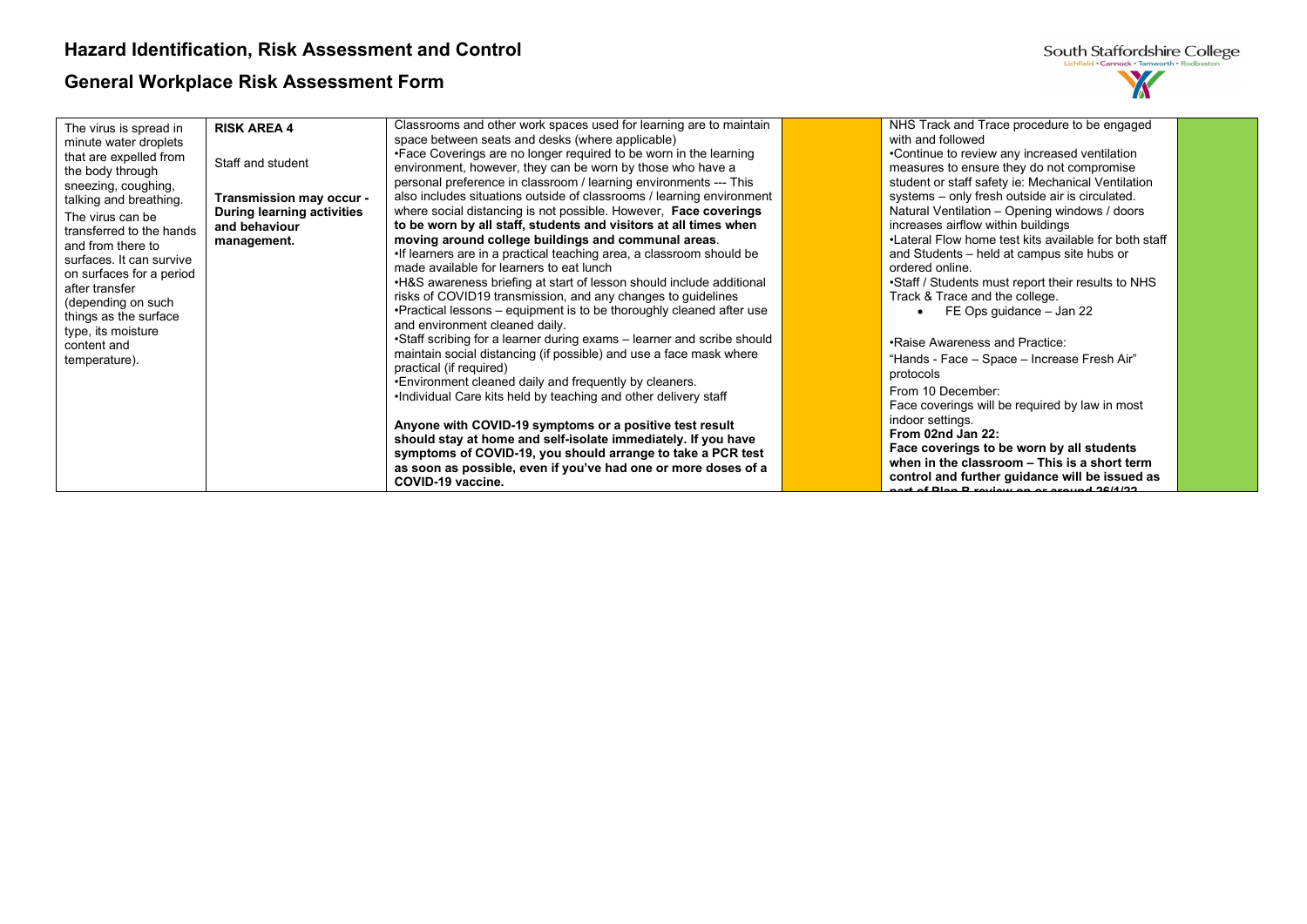

| <b>Exposure to COVID-19</b><br>The virus is spread in<br>minute water droplets<br>that are expelled from<br>the body through<br>sneezing, coughing,<br>talking and breathing.<br>The virus can be<br>transferred to the hands<br>and from there to<br>surfaces. It can survive<br>on surfaces for a period<br>after transfer<br>(depending on such<br>things as the surface<br>type, its moisture<br>content and<br>temperature). | <b>RISK AREA 5</b><br>Staff and student<br>Transmission may occur -<br>Through sharing<br>communal spaces and<br>furniture. | . Face coverings to be worn by all staff, students and visitors at<br>all times when moving around college buildings and communal<br>areas --- This also includes situations outside of classrooms /<br>learning environment where social distancing is not possible (for<br>example, when moving around in corridors and communal areas).<br>. Individual Care kits held by teaching and other delivery staff<br>•Storerooms and cupboards accessed by one person at a time (if<br>applicable).<br>.Outdoor equipment cleaned between uses by different groups of<br>students (at all times).<br>•Tasks are organised so that the shared use and passing of work<br>equipment is significantly reduced / limited, and is frequently<br>cleaned.<br>.All work equipment to be cleaned before and after use.<br>•Contractors delivering services and using college facilities, are<br>required to provide copies of their risk assessment for managing<br>their own exposure to COVID-19 (supplied by the employer) - They<br>are also to be made aware of the Colleges R/A controls (where<br>applicable to their work area)<br>•Catering facilities are now fully open and can be used for both "pick<br>up" of orders and short stay eating arrangements<br>Anyone with COVID-19 symptoms or a positive test result<br>should stay at home and self-isolate immediately. If you have<br>symptoms of COVID-19, you should arrange to take a PCR test<br>as soon as possible, even if you've had one or more doses of a<br>COVID-19 vaccine. | Where reasonable and weather permits, students<br>should be encouraged to use outdoor spaces for<br>recreational breaks.<br>•Continue to share information with contractors<br>•NHS Track and Trace procedure to be engaged<br>with and followed<br>FE Ops guidance - Jan 22<br>•Lateral Flow home test kits available for both staff<br>and Students – held at campus site hubs or<br>ordered online.<br>Staff / Students must report their results to NHS<br>Track & Trace and the college.<br>.Raise Awareness and Practice:<br>Review "Hands - Face - Space - Increase Fresh<br>Air" protocols<br>From 10 December:<br>Face coverings will be required by law in most<br>indoor settings.<br>From 13 December:<br>College staff workers who can work from home<br>should do so (under management direction)<br>From 02nd Jan 22: |  |
|-----------------------------------------------------------------------------------------------------------------------------------------------------------------------------------------------------------------------------------------------------------------------------------------------------------------------------------------------------------------------------------------------------------------------------------|-----------------------------------------------------------------------------------------------------------------------------|----------------------------------------------------------------------------------------------------------------------------------------------------------------------------------------------------------------------------------------------------------------------------------------------------------------------------------------------------------------------------------------------------------------------------------------------------------------------------------------------------------------------------------------------------------------------------------------------------------------------------------------------------------------------------------------------------------------------------------------------------------------------------------------------------------------------------------------------------------------------------------------------------------------------------------------------------------------------------------------------------------------------------------------------------------------------------------------------------------------------------------------------------------------------------------------------------------------------------------------------------------------------------------------------------------------------------------------------------------------------------------------------------------------------------------------------------------------------------------------------------------------------------------------------|--------------------------------------------------------------------------------------------------------------------------------------------------------------------------------------------------------------------------------------------------------------------------------------------------------------------------------------------------------------------------------------------------------------------------------------------------------------------------------------------------------------------------------------------------------------------------------------------------------------------------------------------------------------------------------------------------------------------------------------------------------------------------------------------------------------------------------------|--|
|                                                                                                                                                                                                                                                                                                                                                                                                                                   |                                                                                                                             |                                                                                                                                                                                                                                                                                                                                                                                                                                                                                                                                                                                                                                                                                                                                                                                                                                                                                                                                                                                                                                                                                                                                                                                                                                                                                                                                                                                                                                                                                                                                              | Face coverings to be worn by all students<br>when in the classroom - This is a short term<br>control and further guidance will be issued as<br>part of Plan B review on or around 26/1/22                                                                                                                                                                                                                                                                                                                                                                                                                                                                                                                                                                                                                                            |  |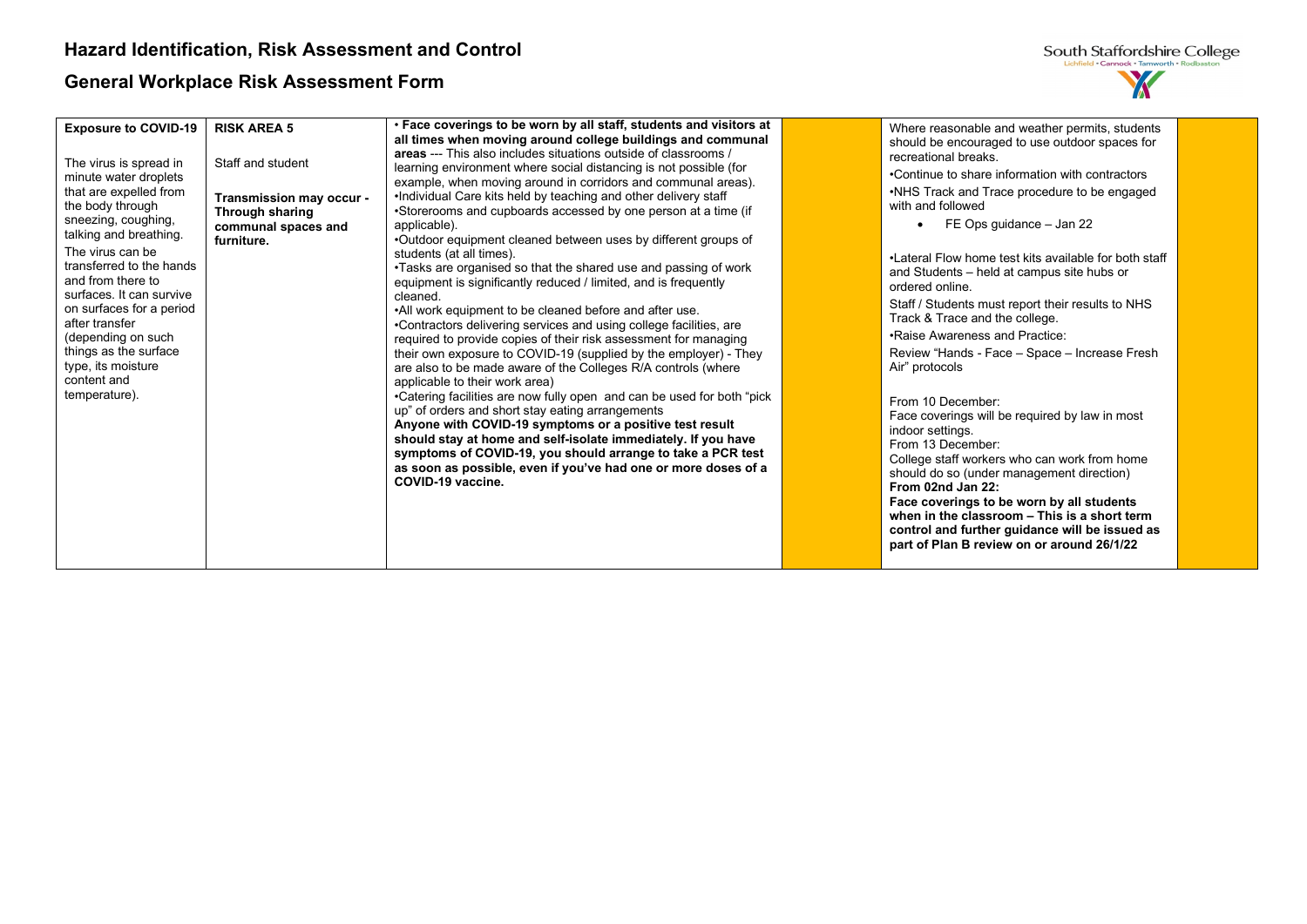

| <b>Exposure to COVID-19</b><br>The virus is spread in<br>minute water droplets<br>that are expelled from<br>the body through<br>sneezing, coughing,<br>talking and breathing.<br>The virus can be<br>transferred to the hands<br>and from there to<br>surfaces. It can survive<br>on surfaces for a period<br>after transfer<br>(depending on such<br>things as the surface<br>type, its moisture<br>content and<br>temperature). | <b>RISK AREA 6</b><br>Staff and Student.<br>Transmission may occur -<br>When providing personal<br>or intimate care | Staff members are to use disposable gloves, aprons, fluid resistant<br>surgical mask and eye protection where there is a risk of respiratory<br>droplets splashing into the eyes due to repeated coughing or vomit<br>presence.<br>.Individual Care kits held by teaching and other delivery staff<br>•Hand washing after providing personal care.<br>. Face coverings to be worn by all staff at all times when<br>moving around college buildings and communal areas --- This<br>also includes situations outside of classrooms / learning environment<br>where social distancing is not possible (for example, when moving<br>around in corridors and communal areas).<br>•Staff levels to be reviewed frequently<br>•Futures R/A in place<br>Anyone with COVID-19 symptoms or a positive test result<br>should stay at home and self-isolate immediately. If you have<br>symptoms of COVID-19, you should arrange to take a PCR test<br>as soon as possible, even if you've had one or more doses of a<br>COVID-19 vaccine.                                                                                                                                                                                                                                                                                                                                                                                               | Continue to review personal care plans to assess<br>PPE requirements based on individual<br>circumstances.<br>•NHS Track and Trace procedure to be engaged<br>with and followed.<br>•Continue to Manage confirmed cases of COVID<br>19 within education setting community<br>•Continue to follow DofE / PHE team advice for<br>containing any outbreaks<br>• SCC Outbreak Management Plan<br>•Futures COVID R/A updated - refer to if working<br>in this area<br>•Lateral Flow home test kits available for both staff<br>and Students - held at campus site hubs or<br>ordered online.<br>Staff / Students must report their results to NHS<br>Track & Trace and the college.<br>$\bullet$ FE Ops guidance - Jan 22                                                                                                               |  |
|-----------------------------------------------------------------------------------------------------------------------------------------------------------------------------------------------------------------------------------------------------------------------------------------------------------------------------------------------------------------------------------------------------------------------------------|---------------------------------------------------------------------------------------------------------------------|-------------------------------------------------------------------------------------------------------------------------------------------------------------------------------------------------------------------------------------------------------------------------------------------------------------------------------------------------------------------------------------------------------------------------------------------------------------------------------------------------------------------------------------------------------------------------------------------------------------------------------------------------------------------------------------------------------------------------------------------------------------------------------------------------------------------------------------------------------------------------------------------------------------------------------------------------------------------------------------------------------------------------------------------------------------------------------------------------------------------------------------------------------------------------------------------------------------------------------------------------------------------------------------------------------------------------------------------------------------------------------------------------------------------------------|------------------------------------------------------------------------------------------------------------------------------------------------------------------------------------------------------------------------------------------------------------------------------------------------------------------------------------------------------------------------------------------------------------------------------------------------------------------------------------------------------------------------------------------------------------------------------------------------------------------------------------------------------------------------------------------------------------------------------------------------------------------------------------------------------------------------------------|--|
| <b>Exposure to COVID-19</b><br>The virus is spread in<br>minute water droplets<br>that are expelled from<br>the body through<br>sneezing, coughing,<br>talking and breathing.<br>The virus can be<br>transferred to the hands<br>and from there to<br>surfaces. It can survive<br>on surfaces for a period<br>after transfer<br>(depending on such<br>things as the surface<br>type, its moisture<br>content and<br>temperature). | <b>RISK AREA 7</b><br>Staff and casualty.<br>Transmission may occur -<br>When providing First Aid                   | Wash/sanitise hands before and after treating a casualty.<br>.Wear disposable gloves, apron, fluid resistant surgical mask and<br>eye protection where there is a risk of respiratory droplets splashing<br>into the eyes due to repeated coughing or vomit.<br>. Face coverings to be worn by all staff at all times when<br>moving around college buildings and communal areas<br>•Ventilation in the building / room maximised by opening windows,<br>doors or using Air handling units<br>. First aiders instructed on the safe "donning and doffing" of PPE.<br>•COVID 19 specific First Aid packs located at each campus, and only<br>used by First Aiders (if required)<br>.When dealing with a patient who may display symptoms of a<br>cardiac arrest, and there is a perceived risk of Covid infection, First<br>Aiders should place a cloth / towel over the victims mouth / nose and<br>attempt compression only CPR until the ambulance arrives - (If a<br>decision is made to perform mouth-to-mouth ventilation, use a<br>resuscitation face shield where available).<br>•Staff First Aider levels to be reviewed frequently<br>Anyone with COVID-19 symptoms or a positive test result<br>should stay at home and self-isolate immediately. If you have<br>symptoms of COVID-19, you should arrange to take a PCR test<br>as soon as possible, even if you've had one or more doses of a<br>COVID-19 vaccine. | Dept Managers should continue to monitor the<br>availability of First Aiders for each day / campus<br>area in use in their respective work areas<br>•Continue to review any increased ventilation<br>measures to ensure they do not compromise<br>student or staff safety ie: Mechanical Ventilation<br>systems - only fresh outside air is circulated.<br>Natural Ventilation - Opening windows / doors<br>increases airflow within buildings<br>•Continue to review and maintain stocks of PPE -<br>First Aid rooms checked<br>•NHS Track and Trace procedure to be engaged<br>with and followed (if applicable)<br>$\bullet$ FE Ops guidance - Jan 22<br>From 10 December:<br>Face coverings will be required by law in most<br>indoor settings.<br>From 13 December:<br>Office workers who can work from home<br>should do so. |  |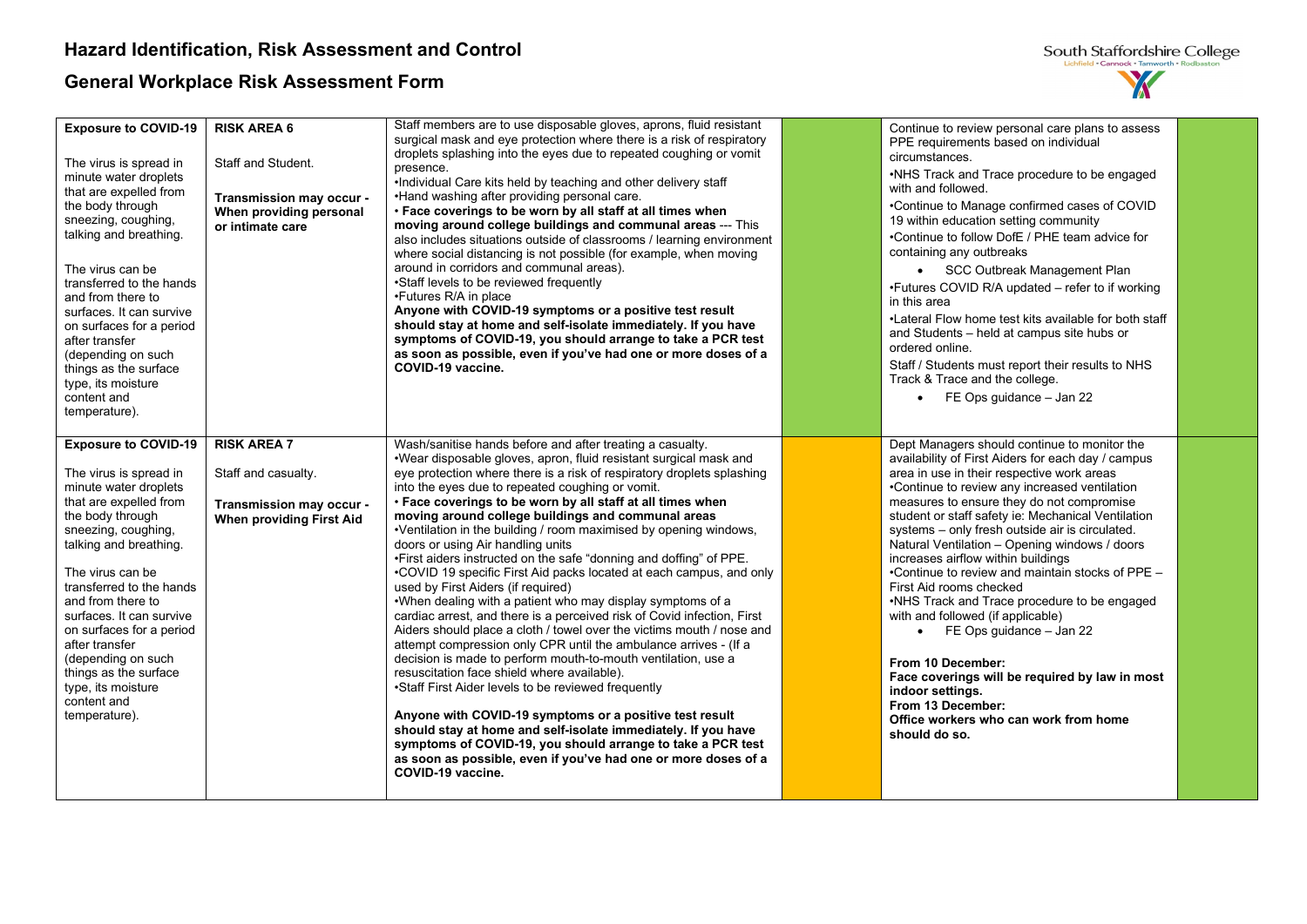

| <b>Exposure to COVID-19</b><br>The virus is spread in<br>minute water droplets<br>that are expelled from<br>the body through<br>sneezing, coughing,<br>talking and breathing.<br>The virus can be<br>transferred to the hands<br>and from there to<br>surfaces. It can survive<br>on surfaces for a period<br>after transfer<br>(depending on such<br>things as the surface<br>type, its moisture<br>content and<br>temperature). | <b>RISK AREA 8</b><br>Staff<br>Transmission may occur -<br>When supervising staff and<br>students who have taken ill<br>with symptoms of COVID-<br>19 and need direct care<br>until they return home. | Move student or staff member to separate room (if possible)<br>•Ventilation in the building / room maximised by opening windows,<br>doors or using Air handling units<br>•Face coverings should be worn by all staff at all times when<br>symptoms or illness observed, and social distancing to be achieved<br>when moving around the college campus buildings (this includes<br>building corridors and communal areas)<br>.Individual Care kits held by teaching and other delivery staff<br>•Provide mask from teacher COVID19 care kit if student has no<br>mask<br>•Increase ventilation in the room (if possible)<br>.PPE provided for supervising adult / First Aider<br>.Where contact is needed, Fluid resistant surgical mask, disposable<br>gloves and apron to be used.<br>•Contact student's parent for collection if under 19.<br>•Arrange transport for students and staff that are over 18.<br>•Potentially infected individuals identified by LFT are to arrange a<br>PCR test. If the test is positive, those individuals who have been<br>tracked and traced to the individual (e.g. college staff / peers) need<br>to conduct LFT's and follow guidelines accordingly. | First aiders may be summoned in the first<br>instance, which may reduce numbers of staff who<br>need to have access to PPE resources that are in<br>place – continue to monitor<br>•NHS Track and Trace procedure to be engaged<br>with and followed.<br>•Continue to Manage confirmed cases of COVID<br>19 within education setting community<br>•Continue to follow DofE / PHE team advice for<br>containing any outbreaks<br>DoE Contingency Framework - Aug 21<br>$\bullet$<br>SCC Outbreak Management Plan<br>.Raise Awareness and Practice:<br>Review "Hands - Face - Space - Increase Fresh<br>Air" protocols<br>From 10 December:<br>Face coverings will be required by law in most<br>indoor settings. |  |
|-----------------------------------------------------------------------------------------------------------------------------------------------------------------------------------------------------------------------------------------------------------------------------------------------------------------------------------------------------------------------------------------------------------------------------------|-------------------------------------------------------------------------------------------------------------------------------------------------------------------------------------------------------|--------------------------------------------------------------------------------------------------------------------------------------------------------------------------------------------------------------------------------------------------------------------------------------------------------------------------------------------------------------------------------------------------------------------------------------------------------------------------------------------------------------------------------------------------------------------------------------------------------------------------------------------------------------------------------------------------------------------------------------------------------------------------------------------------------------------------------------------------------------------------------------------------------------------------------------------------------------------------------------------------------------------------------------------------------------------------------------------------------------------------------------------------------------------------------------------|-----------------------------------------------------------------------------------------------------------------------------------------------------------------------------------------------------------------------------------------------------------------------------------------------------------------------------------------------------------------------------------------------------------------------------------------------------------------------------------------------------------------------------------------------------------------------------------------------------------------------------------------------------------------------------------------------------------------|--|
|                                                                                                                                                                                                                                                                                                                                                                                                                                   |                                                                                                                                                                                                       |                                                                                                                                                                                                                                                                                                                                                                                                                                                                                                                                                                                                                                                                                                                                                                                                                                                                                                                                                                                                                                                                                                                                                                                            |                                                                                                                                                                                                                                                                                                                                                                                                                                                                                                                                                                                                                                                                                                                 |  |
| <b>Exposure to COVID-19</b><br>The virus is spread in<br>minute water droplets<br>that are expelled from<br>the body through<br>sneezing, coughing,<br>talking and breathing.<br>The virus can be<br>transferred to the hands<br>and from there to<br>surfaces. It can survive<br>on surfaces for a period<br>after transfer<br>(depending on such<br>things as the surface<br>type, its moisture<br>content and<br>temperature). | <b>RISK AREA 9</b><br>Staff and Student.<br>Transmission may occur -<br>When staff administer<br>medicines or supervise<br>students who self-<br>administer.                                          | Supervising staff to maintain social distance guidelines<br>•Face coverings to be worn by all staff at all times when social<br>distancing can't be achieved when moving around the college<br>campus buildings (this includes building corridors and communal<br>areas).<br>.Individual Care kits held by teaching and other delivery staff<br>•Futures staff continue with current practice but with the addition of<br>masks / face coverings<br>•Staff levels to be reviewed daily<br>Anyone with COVID-19 symptoms or a positive test result<br>should stay at home and self-isolate immediately. If you have<br>symptoms of COVID-19, you should arrange to take a PCR test<br>as soon as possible, even if you've had one or more doses of a<br>COVID-19 vaccine.                                                                                                                                                                                                                                                                                                                                                                                                                   | Continue to review medication plans to assess<br>PPE requirements (if any) for staff administering<br>medication.<br>From 10 December:<br>Face coverings will be required by law in most<br>indoor settings.                                                                                                                                                                                                                                                                                                                                                                                                                                                                                                    |  |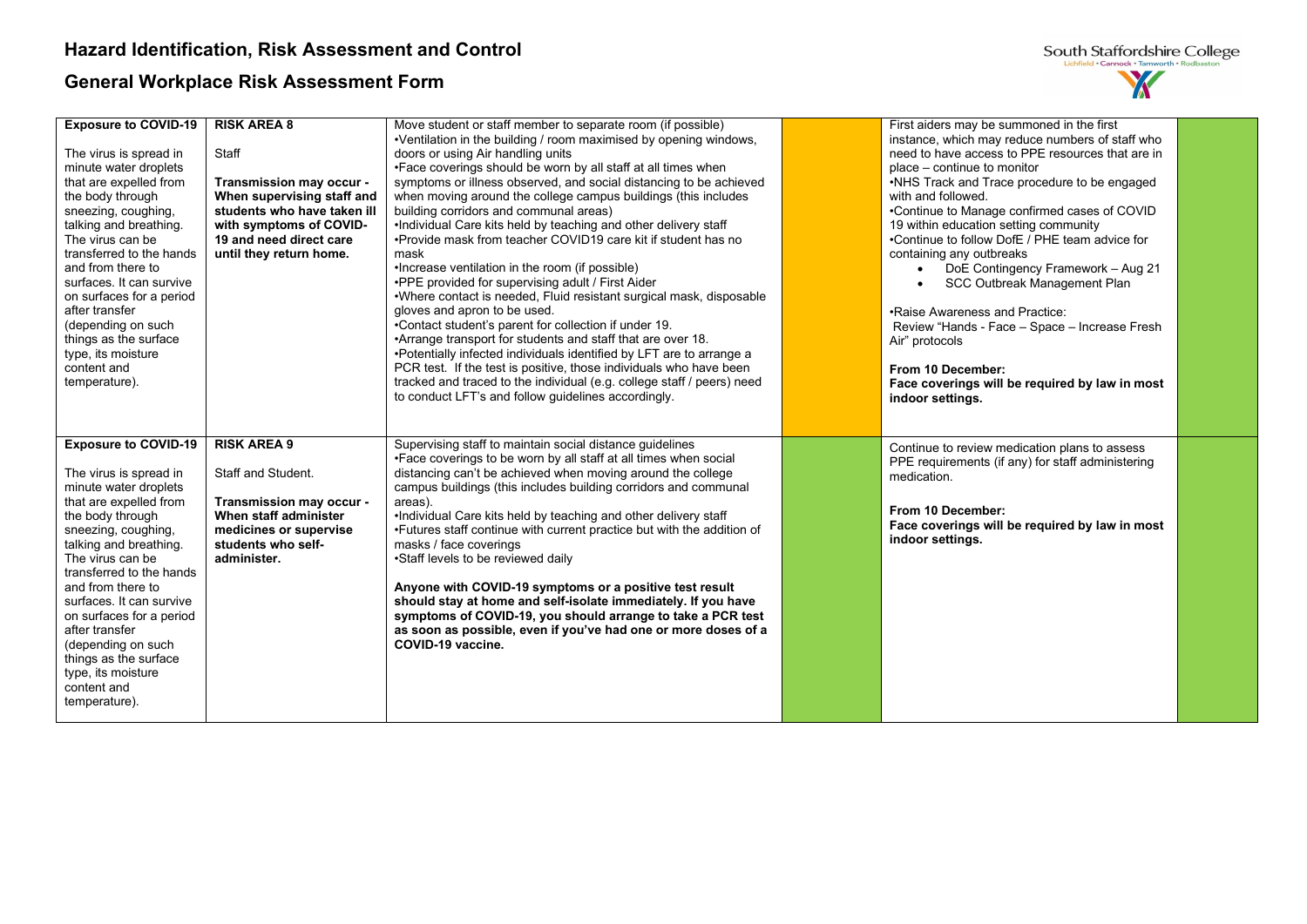| <b>Exposure to COVID-19</b><br>The virus is spread in<br>minute water droplets<br>that are expelled from<br>the body through<br>sneezing, coughing,<br>talking and breathing.<br>The virus can be<br>transferred to the hands<br>and from there to<br>surfaces. It can survive<br>on surfaces for a period<br>after transfer<br>(depending on such<br>things as the surface<br>type, its moisture<br>content and<br>temperature). | <b>RISK AREA 10</b><br>Learners and Staff using<br>College Transport.<br>Transmission may occur -<br>Through close contact<br>between staff members<br>and students and when<br>travelling in communal<br>transport. | Face coverings to be worn by all those using college transport – this<br>is a college mandatory requirement<br>•Handwashing / Sanitising products to be used prior to entry onto<br>College minibuses.<br>•Thorough cleaning of College minibus after each journey.<br>•Ventilation in the minibus maximised by opening windows if weather<br>permits.<br>Additional Transport RA also in use<br>Anyone with COVID-19 symptoms or a positive test result<br>should stay at home and self-isolate immediately. If you have<br>symptoms of COVID-19, you should arrange to take a PCR test<br>as soon as possible, even if you've had one or more doses of a<br>COVID-19 vaccine. | Continue to consult and adhere to "transport for<br>schools and other places of education" guidelines.<br>Transport manager / staff are to communicate<br>changes across the college accordingly.<br>•Continue to communicate transport arrangements<br>with external providers and parents.<br>•Staff / Drivers are to continue to report incidents<br>of non-compliance and inappropriate behaviour of<br>students on transport.<br>•Continue to Manage confirmed cases of COVID<br>19 within education setting community<br>DoE Contingency Framework - Aug 21<br>•NHS Track and Trace procedure to be engaged<br>with and followed.<br>FE Ops guidance - Jan 22<br>$\bullet$<br>•Raise Awareness and Practice:<br>"Hands - Face - Space (where available) - |  |
|-----------------------------------------------------------------------------------------------------------------------------------------------------------------------------------------------------------------------------------------------------------------------------------------------------------------------------------------------------------------------------------------------------------------------------------|----------------------------------------------------------------------------------------------------------------------------------------------------------------------------------------------------------------------|---------------------------------------------------------------------------------------------------------------------------------------------------------------------------------------------------------------------------------------------------------------------------------------------------------------------------------------------------------------------------------------------------------------------------------------------------------------------------------------------------------------------------------------------------------------------------------------------------------------------------------------------------------------------------------|-----------------------------------------------------------------------------------------------------------------------------------------------------------------------------------------------------------------------------------------------------------------------------------------------------------------------------------------------------------------------------------------------------------------------------------------------------------------------------------------------------------------------------------------------------------------------------------------------------------------------------------------------------------------------------------------------------------------------------------------------------------------|--|
| <b>Health &amp; Wellbeing</b>                                                                                                                                                                                                                                                                                                                                                                                                     | <b>Student Support Need(s)</b>                                                                                                                                                                                       | An additional R/A has been developed and introduced into our<br>COVID 19 Management protocols which identifies Health &<br>Wellbeing controls in place during any ongoing changes to working<br>practices.<br>. Working / Learning at home controls also apply.<br>. Health & Wellbeing controls will continue to be applied                                                                                                                                                                                                                                                                                                                                                    | Staff are also to refer to those Safeguarding and<br>PREVENT policies, procedures and Risk<br>Assessments currently in place across all college<br>areas.                                                                                                                                                                                                                                                                                                                                                                                                                                                                                                                                                                                                       |  |

| <b>ASSESSMENT CARRIED</b><br><b>OUT BY</b>                                                                                                                             | Robert Collard - Health & Safety Manager | <b>DATE</b> | $\vert$ As At – 01st Sep 2021                                                                                                                                                           |  |  |  |
|------------------------------------------------------------------------------------------------------------------------------------------------------------------------|------------------------------------------|-------------|-----------------------------------------------------------------------------------------------------------------------------------------------------------------------------------------|--|--|--|
| Please enter a date below for reviewing the risk assessment. As a minimum, it should be reviewed annually but a much shorter time period may be necessary depending on |                                          |             |                                                                                                                                                                                         |  |  |  |
|                                                                                                                                                                        |                                          |             | the estimity and side setima. Verrebertal else sovietnerous sigle accessoment if you think it souther leaves he valid for a following an excitant in the worked as a setifition and any |  |  |  |

the activity and risk rating. You should also review your risk assessment if you think it might no longer be valid (e.g. following an accident in the workplace or if there are any significant changes to hazards such as new work equipment or work activities). Each time the assessment is reviewed, a new review date should be set in the box below:

| <b>DATE FOR REVIEW:</b>       | <b>REASON FOR REVIEW</b>                                                                                                   | <b>CARRIED OUT BY:</b> |
|-------------------------------|----------------------------------------------------------------------------------------------------------------------------|------------------------|
| 31 <sup>st</sup> October 2021 | COVID 19 - Scheduled Review / Update - No Change                                                                           | Rob Collard            |
| 29 <sup>th</sup> November2021 | Amendment to FE operating practices and the re-introduction of Face coverings within<br>college communal and shared spaces | Rob Collard            |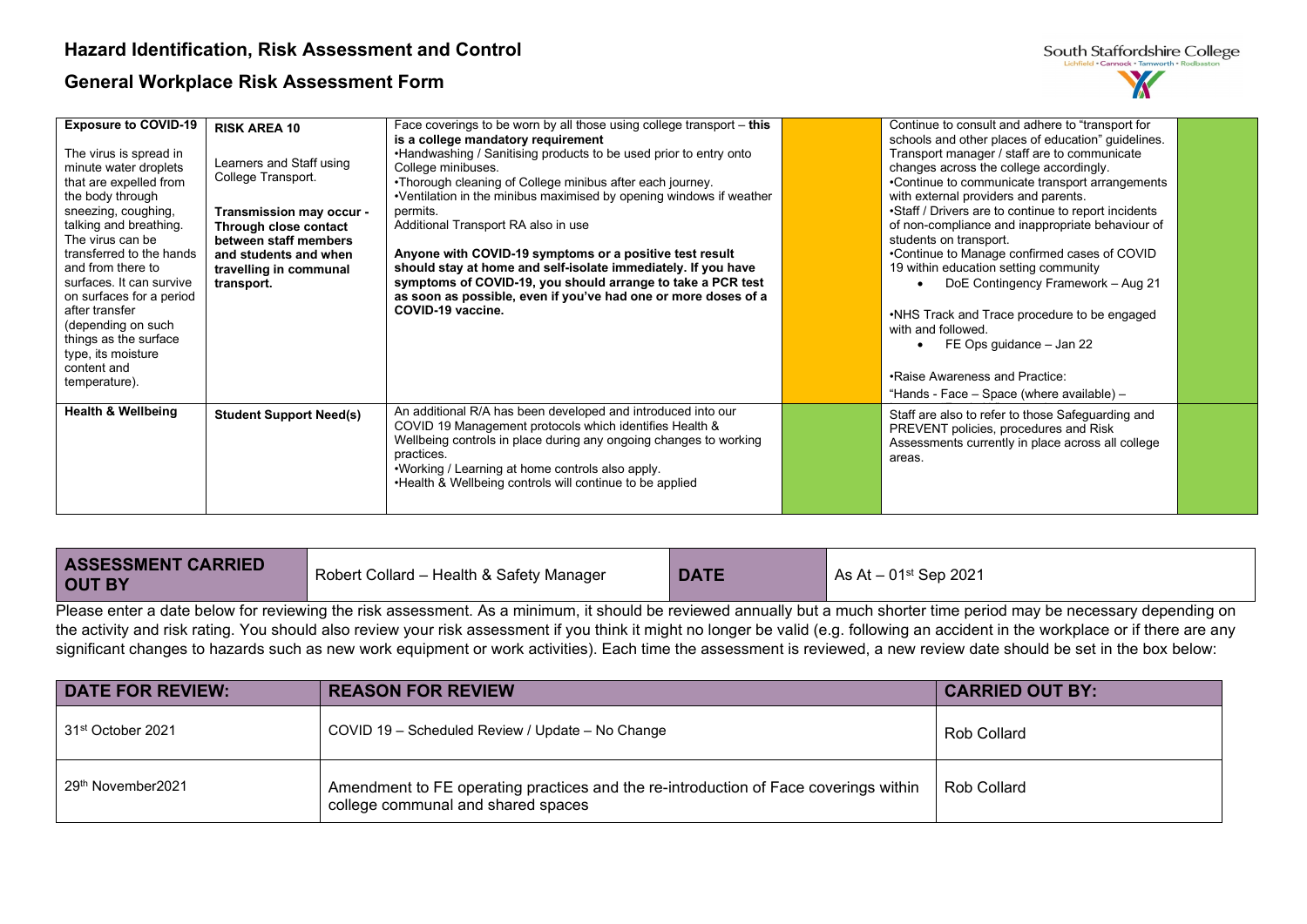| South Staffordshire College                |
|--------------------------------------------|
| Lichfield . Cannock . Tamworth . Rodbaston |
|                                            |

| 10th December 2021            | Additional update as a result of recommended changes being re-introduced as at 10/12/21 | Rob Collard |
|-------------------------------|-----------------------------------------------------------------------------------------|-------------|
| 04 <sup>th</sup> January 2022 | Additional update as a result of recommended changes introduced as at 02/01/22          | Rob Collard |
|                               |                                                                                         |             |
|                               |                                                                                         |             |
|                               |                                                                                         |             |

### **COMPLETING THE RISK ASSESSMENT FORM** (For further information, see 'Risk Assessment Form Guidance')

- 1. **Hazards** make a list of all the relevant hazards associated with the task/activity (i.e. anything that has the potential to cause harm).
- 2. **Who can be harmed** make a list of ALL categories of people who could be harmed by the hazard and how
- 3. **Current controls** list what is currently in place to protect people from the hazards.
- 4. **Risk score** using **TABLE A**, take into account your current control measures and rate each hazard based on the likelihood of injury occurring and the hazard severity.
- 5. **Additional controls required** list any additional controls that will further reduce the risk rating score. Ensure responsibilities for tasks and timescales are added
- 6. **Residual risk score** re-calculate the risk score after the introduction of the additional controls. Compare the residual risk score with **TABLE B** and take further action if necessary.